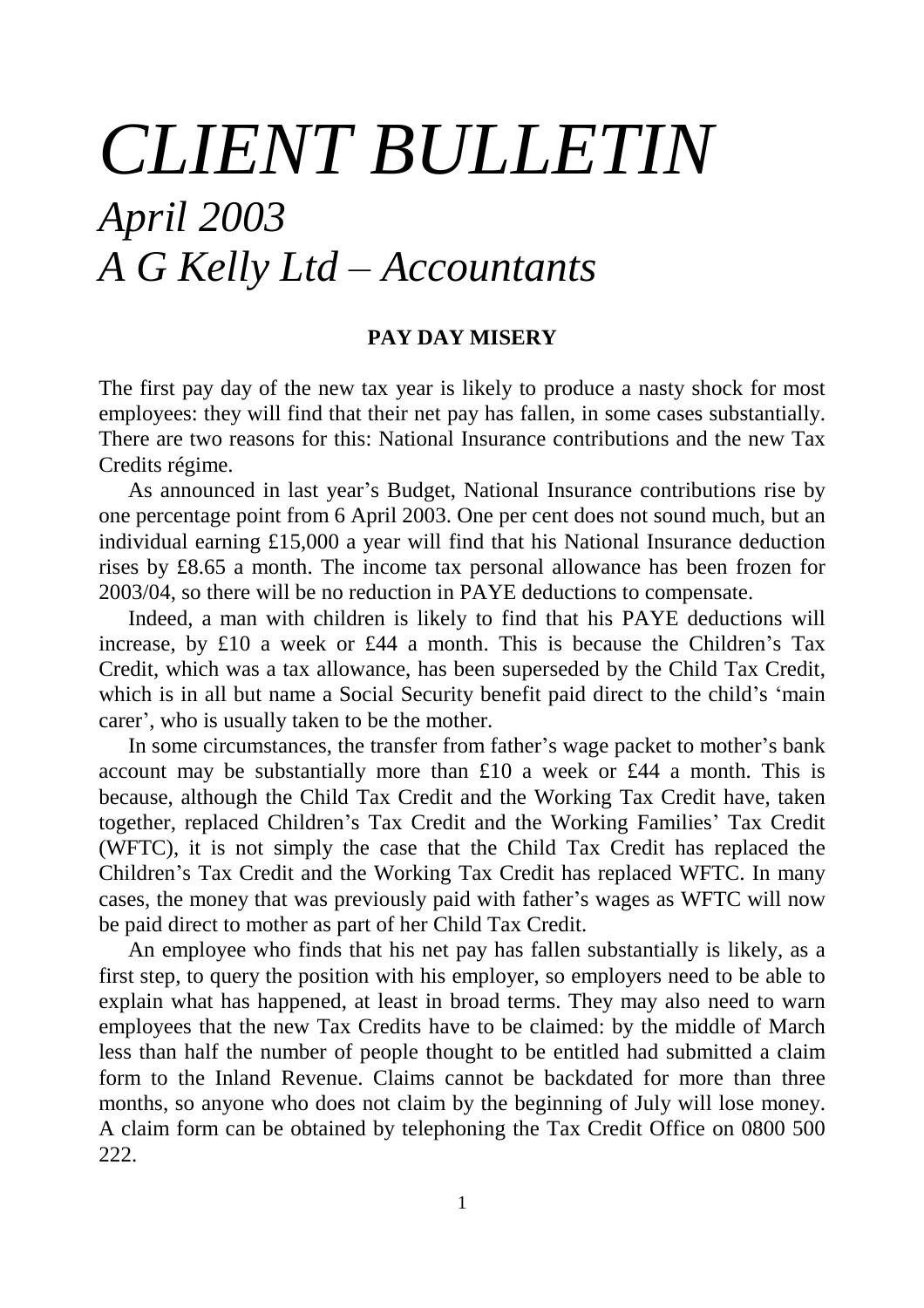A final point for employers is that, because more families will be entitled to the new Tax Credits than were entitled to WFTC, they are likely to receive more requests for documentary 'proof of earnings'. The Inland Revenue recently repealed its traditional prohibition on the issue of duplicate Forms P60: a duplicate Form P60 may now be given to an employee who has lost the original, providing it is clearly marked 'Duplicate'.

## **A STING IN THE TAIL FOR THE SELF-EMPLOYED**

The changeover from the Children's Tax Credit (the old tax allowance) to Child Tax Credit will create a fool's paradise for self-employed people. They will begin to receive the new Child Tax Credit from April 2003, but their income tax payments for July 2003, January 2004 and July 2004 will continue to be based on the tax rules for 2001/02 and 2002/03, when the Children's Tax Credit was due. This relief will then be clawed back in January 2005, making the January 2005 tax payment £793.50 higher than in January 2004, assuming income and other circumstances are unchanged. The 'worst case scenario' would be if the 'new baby' rate of Children's Tax Credit was claimed for 2002/03, as that would produce a clawback, in January 2005, of £1,573.50.

The one per cent increase in Class 4 National Insurance contributions will also first be paid with the January  $2005$  instalment  $-$  for example, if an individual earns £15,000 a year, this will increase the payment due by £155.77.

#### **MINIMUM WAGE TO RISE**

The Department of Trade and Industry has confirmed that the National Minimum Wage will rise from £4.20 to £4.50 an hour from October 2003, with a further rise to £4.85 an hour pencilled in for October 2004. These rises represent increases of 7.1% and 7.8% respectively: by comparison, inflation is running at 2.7% and earnings growth in the economy as a whole at 3.7%.

The Youth and Development Rate will rise from £3.60 to £3.80 an hour in October 2003, and to £4.10 in October 2004 (rises of 5.6% and 7.9% respectively). However, the Government has rejected a Low Pay Commission recommendation that 21-year-olds should be entitled to the full, rather than the youth, rate. But it is considering setting a special rate for 16- and 17-year-olds, who are at present outside the National Minimum Wage scheme altogether.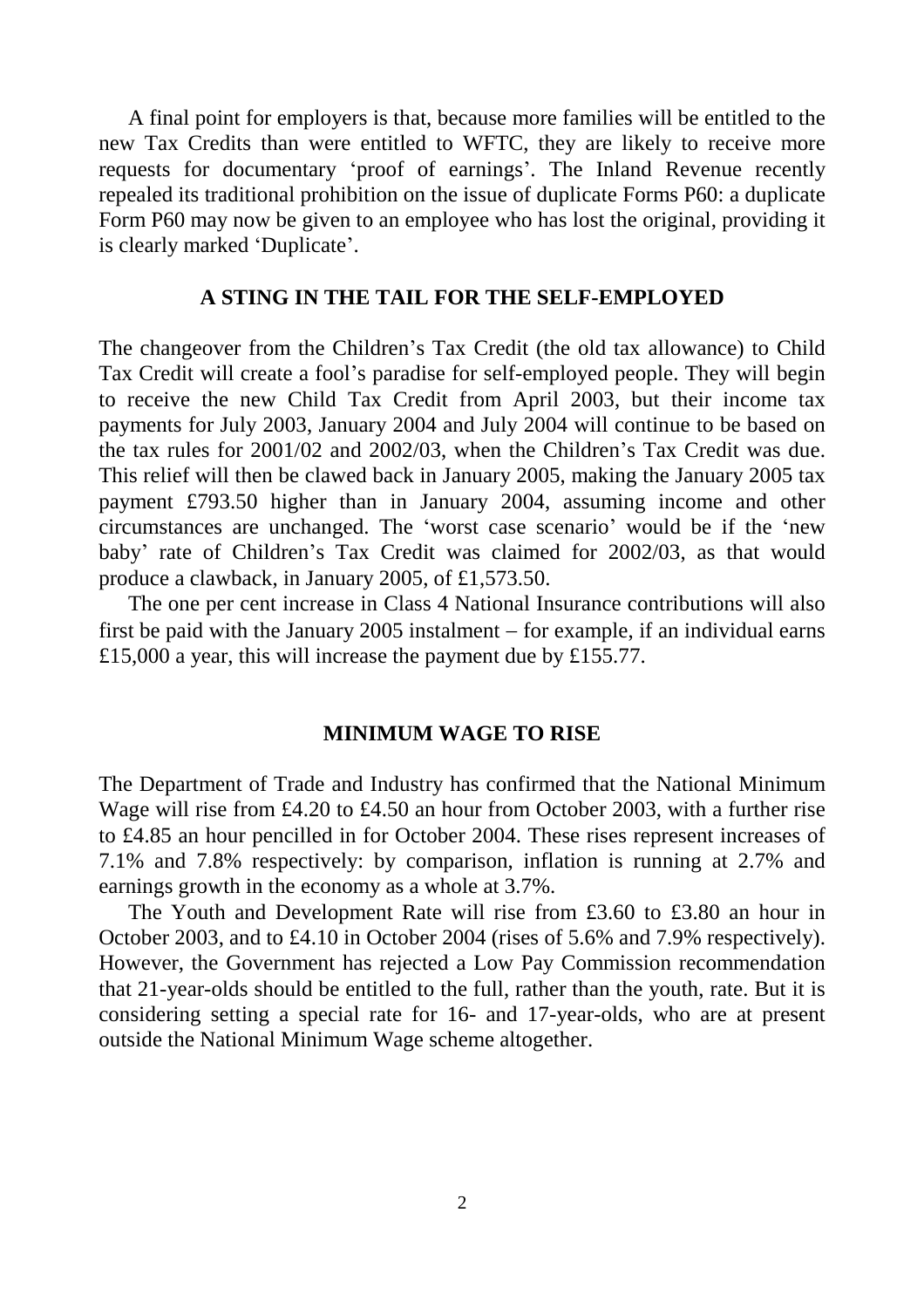#### **WORKING TIME RESTRICTIONS FOR YOUNG PEOPLE**

New Working Time Regulations, effective from 6 April 2003, further limit the hours which may be worked by young people (those over compulsory school age but not yet 18).

First, total working time is limited to 8 hours a day and 40 hours a week (counting from Sunday to Saturday). This means, for example, that the scope for asking a young person to work overtime will be very limited. If the young person has more than one job, even with separate employers, the working hours have to be amalgamated.

Second, night working between 10pm and 6am is prohibited (or, if the employee's contract requires him to work after 10pm, between 11pm and 7am).

The Regulations do allow for exceptions, where working longer or later hours is necessary 'to maintain continuity of service or production or to respond to a surge in demand' but it is not at all clear from the Eurospeak in which the Regulations are written whether this allows longer or later working as a matter of course, or only to cover for situations which could not reasonably have been foreseen. We would advise employers who want to take advantage of any of the exceptions to take specialist legal advice.

#### **TELEVISION LICENCES**

We hear that television detector vans have recently been targeting business premises. A surprisingly wide range of businesses have television sets, but unfortunately not all have thought to buy television licences. In some cases, this may be because they have genuinely misunderstood the sometimes complex rules but anyone without a licence risks a fine of up to £1,000.

Television sets are often provided to entertain customers  $-$  not only in places, such as public houses, where people go to enjoy themselves, but also anywhere customers may have to wait, such as a taxi office, a take-away or even a dental surgery. They are also frequently found in staff mess rooms and canteens.

Another point to watch is that any equipment used to receive television programmes requires a licence  $-$  and that includes a computer with a PCTV card. For that reason, television licensing officers have been paying particular attention to banks and financial service companies.

Except for hotels and other businesses offering short-term overnight accommodation (which should apply for a special hotel licence), the general rule is that a standard television licence covers any number of television sets used by a trader on the same premises. However, the 'business'licence will not cover any sets in, for example, a manager's or caretaker's flat, which will need to be separately licensed by the occupier.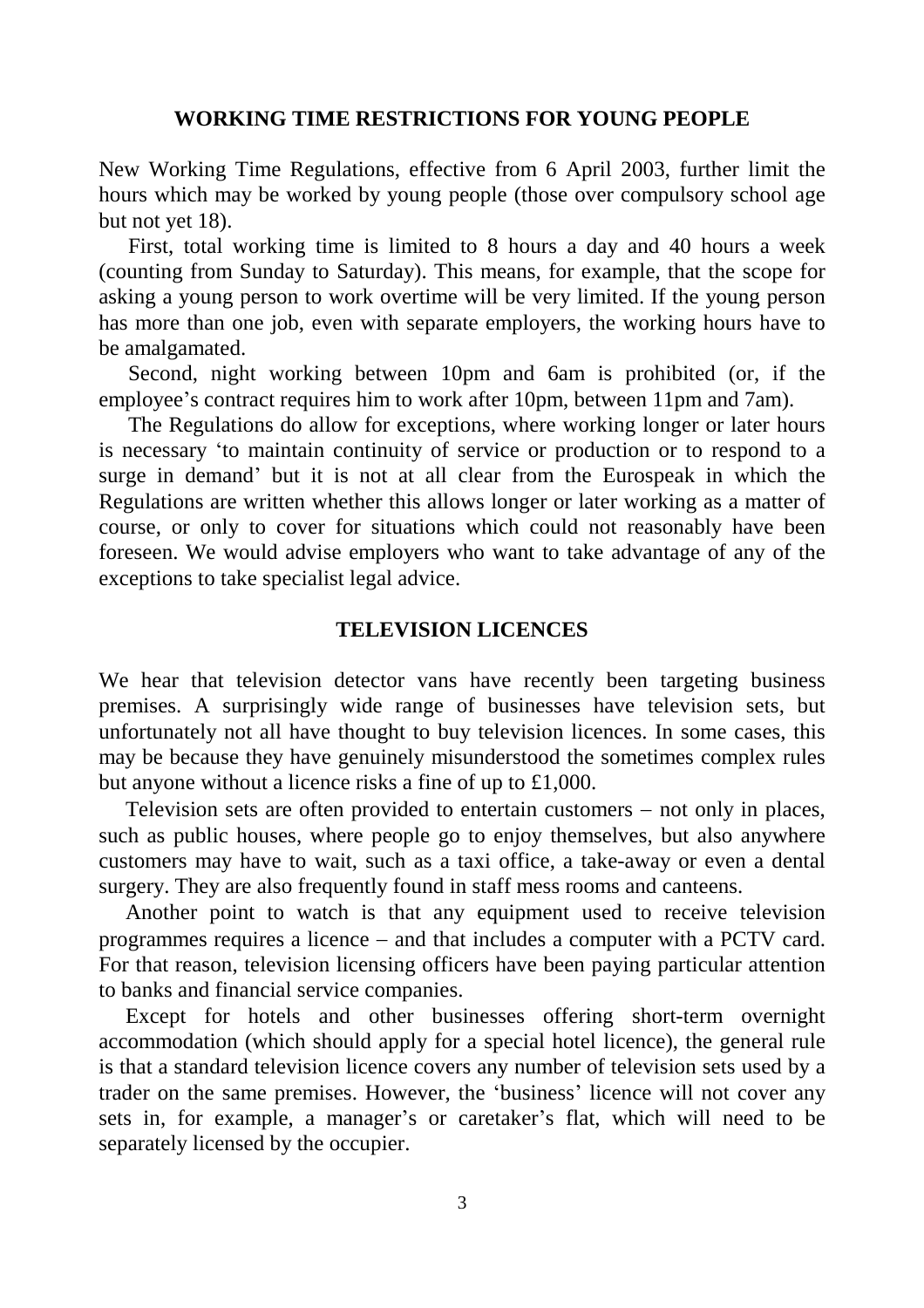# **MONEY LAUNDERING**

The Money Laundering Regulations are to be extended, with effect from 1 June 2003, in two significant ways:

- All solicitors, accountants, licensed conveyancers, estate agents and business transfer agents will become subject to the requirement, previously imposed on banks and financial service businesses, to 'know their customer' and to report suspicious transactions to the authorities.
- It will be illegal for any business to sell goods, of any kind, for a cash payment equivalent to 15,000 euros or more (approximately £10,000) unless it is registered with HM Customs & Excise as a 'high value dealer'.

Registration as a 'high value dealer' will cost about £100 and the business will also have to send its nominated Money Laundering Reporting Officer on a training course, which is likely to cost a further £250. High value cash transactions will have to be recorded, with evidence of the customer's identity, and any suspicious transactions reported to the authorities.

Auctioneers will be treated as vendors, and so may be required to register as high value dealers, even though they sell goods on behalf of their clients. Auctioneers, in particular, will have to watch the rules 'linking' a series of sales which together are worth £10,000 or more.

Final details of the scheme are still awaited, but should soon be available from HM Customs & Excise.

# **PENSION CONTRIBUTIONS**

The Government published its long-awaited Green Paper on Saving for Retirement at the end of last year. The main changes proposed are that:

- The percentage-of-income limits on pension contributions will be abolished. Instead, an individual will be able to contribute any amount to a pension plan, up to a sum equal to his total earnings for the (tax) year. Individuals with no or very low earnings will still be able to contribute up to £3,600 a year to a stakeholder pension plan.
- Total contributions to pension arrangements for an individual will be capped at £200,000 a year. Although this seems a very high figure, it may be relevant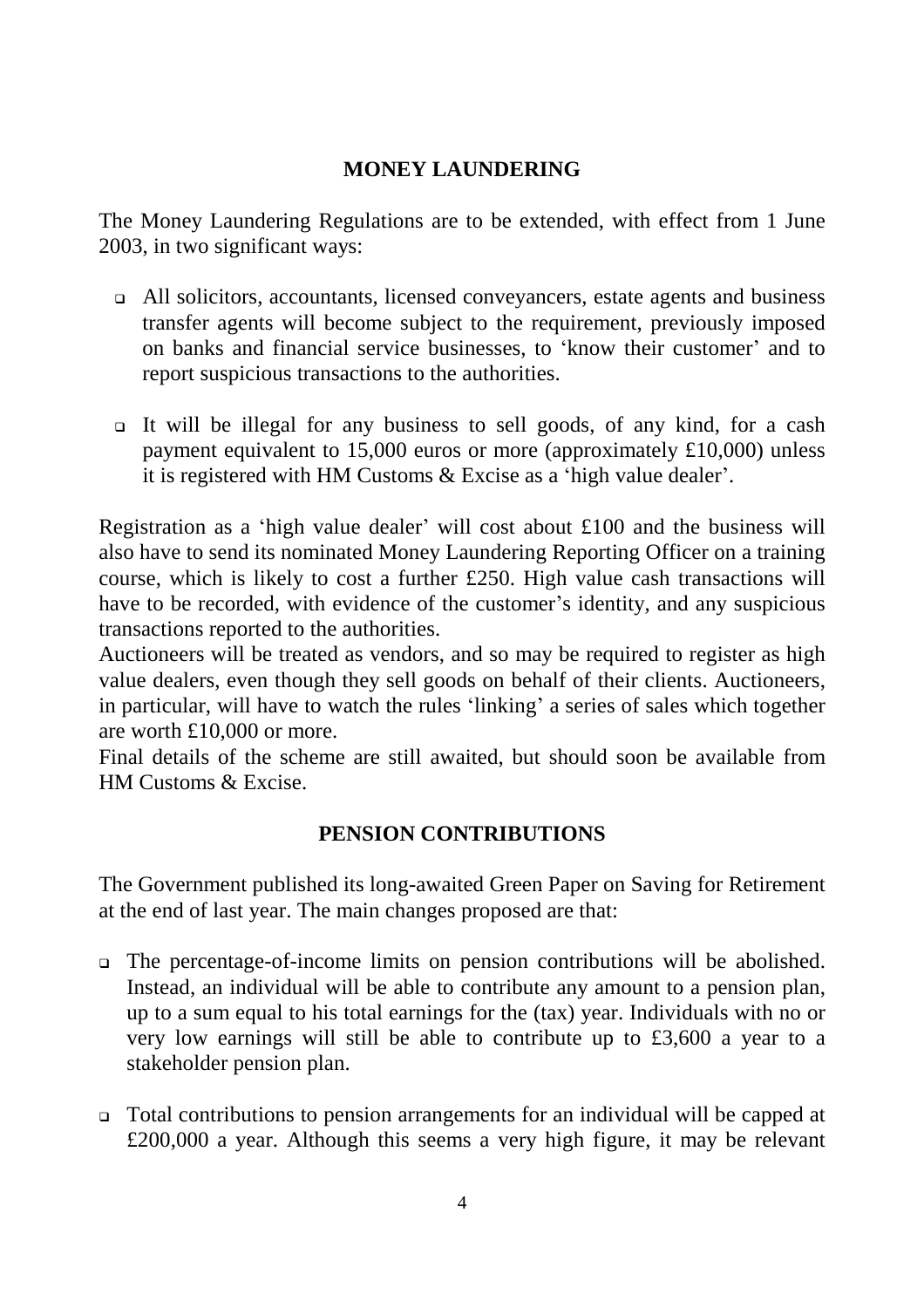where a family company wishes to buy a pension for a long-serving director or employee on the point of retirement.

Tax relief will be clawed back where an individual's pension fund exceeds  $\pounds$ 1.4 million  $-$  obviously, this will affect relatively few people.

The new rules, when introduced, will simplify pension planning. The bad news is that the Government appears determined not to abolish the rule that the bulk of a pension fund must be used to buy an annuity, no later than age 75.

## **Pension contributions and Tax Credits**

A point not mentioned in the Green Paper is that, for many lower and middleincome families, the effective Government subsidy on pension contributions is now 59%: 22% tax relief plus 37% Tax Credit taper. Shortly put, from April 2003 a family's Tax Credit entitlement (except their entitlement to the basic £545 a year Child Tax Credit or £1,090 New Baby Credit) reduces by 37p for every £1 of income, and in calculating 'income', pension contributions may be deducted.

# **Pension projections and benefit statements**

The official estimate is that half of all self-employed people are not currently contributing to any personal pension or stakeholder pension plan. To make sure they realise how little they can expect from the State scheme, the Government will, starting next month (May 2003), send every self-employed person a forecast of his or her National Insurance Retirement Pension.

The rules for the annual statements issued by personal pension and stakeholder plans have also been changed, with effect from 6 April 2003, to require the projected pension to be calculated net of an allowance for inflation between today and the anticipated date of retirement  $-$  in other words, to show the value of the pension in today's money. This lower projection is supposed to goad people to save more, but it may just depress them.

*This newsletter deals with a number of topics which, it is hoped, will be of general interest to clients. However, in the space available it is impossible to mention all the points which may be relevant in individual cases, so please contact us for personal advice on your own affairs.*